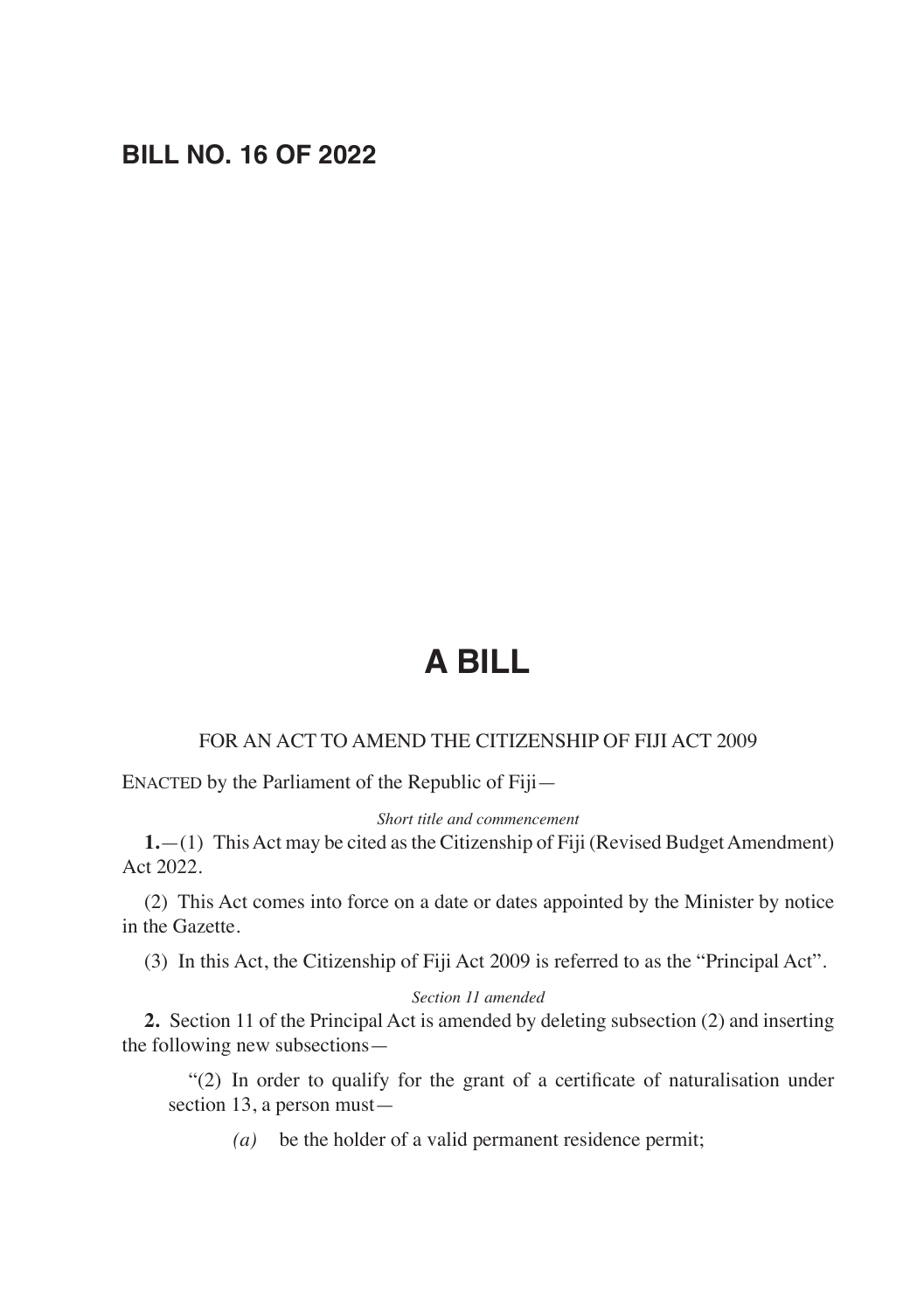## 2 *Citizenship of Fiji (Revised Budget Amendment)* — *of* **2022**

- *(b)* have been lawfully present in Fiji for an aggregate period of 15 years in the 20 consecutive years immediately before the application for naturalisation;
- *(c)* be of good character;
- *(d)* intend to continue to reside in Fiji; and
- *(e)* have adequate knowledge of the English language and of the responsibilities and privileges of Fijian citizenship in accordance with guidelines which may be prescribed by regulations.

(3) For the avoidance of doubt, in calculating the aggregate period in subsection  $(2)(b)$  the Minister must—

- *(a)* not take into account any period in which the applicant was not a holder of a valid permanent residence permit; and
- *(b)* where the applicant has held more than one permanent residence permit, only take into account consecutive periods in which the applicant has held a permanent residence permit.".

#### *Section 22A inserted*

**3.** The Principal Act is amended after section 22 by inserting the following new section—

#### "*Transitional—Citizenship of Fiji (Amendment) Act 2020 and Citizenship of Fiji (Revised Budget Amendment) Act 2022*

 $22A$ .—(1) An application for citizenship lodged with the Fijian Immigration Department on or prior to 31 August 2020 must be assessed under the criteria applicable on that date.

(2) An application for citizenship lodged with the Fijian Immigration Department on or after 1 September 2020 must be assessed under the criteria provided for by virtue of the Citizenship of Fiji (Amendment) Act 2020 and the Citizenship of Fiji (Revised Budget Amendment) Act 2022.".

#### *Consequential amendment*

**4.** Sections 5 and 9 of the Citizenship of Fiji (Amendment) Act 2020 are deleted.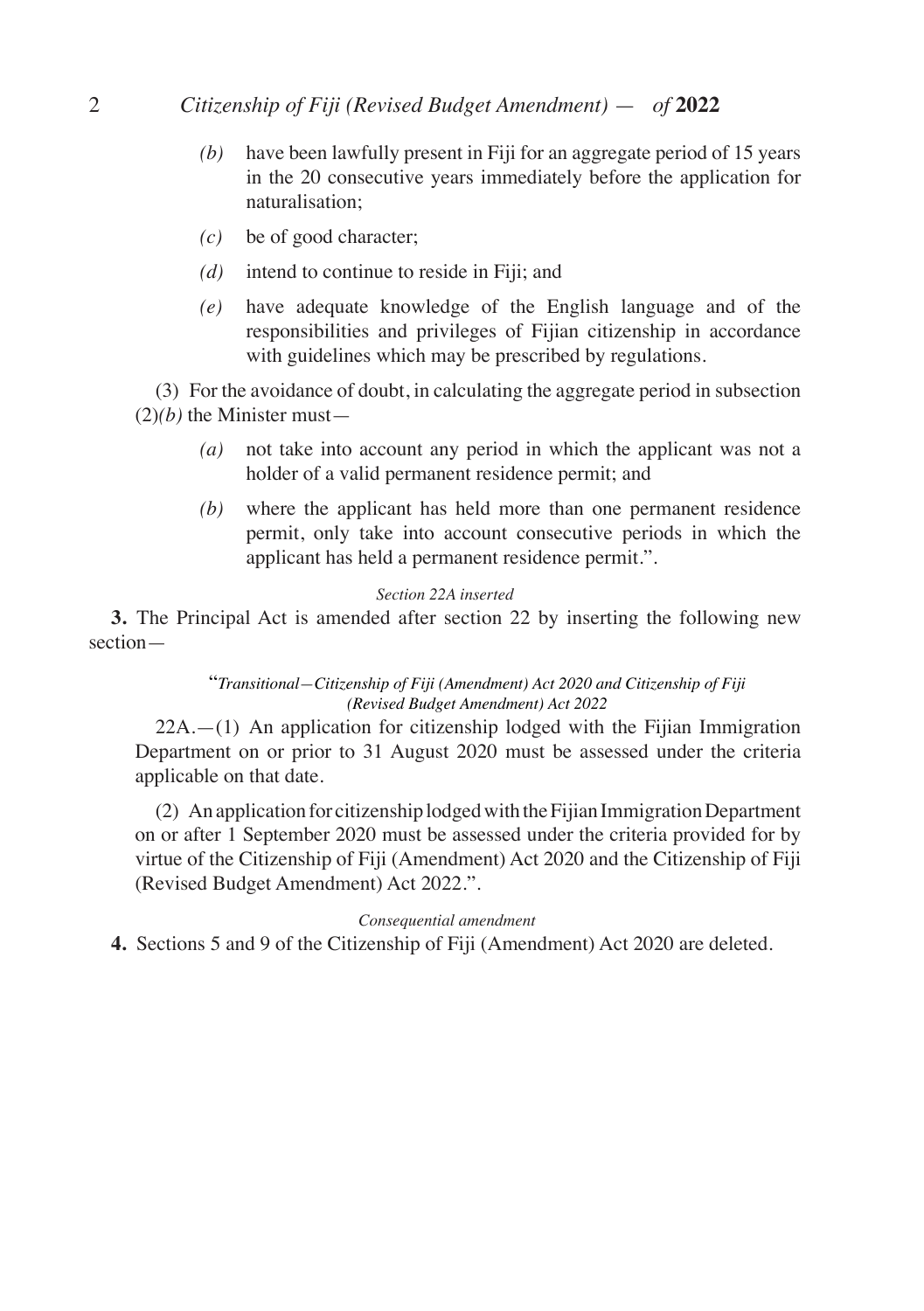*March 2022*

## **CITIZENSHIP OF FIJI (REVISED BUDGET AMENDMENT) BILL 2022** ––––––––

## **EXPLANATORY NOTE**

*(This note is not part of the Bill and is only intended to indicate its general effect)* 

## **1.0 BACKGROUND**

- 1.1 The Citizenship of Fiji Act 2009 (**'Act'**) provides *inter alia* for the acquisition, renunciation and deprivation of citizenship in Fiji.
- 1.2 The Citizenship of Fiji (Revised Budget Amendment) Bill 2022 (**'Bill'**) seeks to amend the Act to *inter alia* require that an applicant must be lawfully present in Fiji for 15 out of the 20 years prior to lodging an application for citizenship by naturalisation.

## **2.0 CLAUSES**

- 2.1 Clause 1 of the Bill provides for the short title and commencement. If passed by Parliament, the amending legislation will come into force on a date or dates appointed by the Minister by notice in the Gazette.
- 2.2 Clause 2 of the Bill amends section 11 of the Act to amend the criteria for the grant of citizenship by naturalisation. Currently, a person only needs to be lawfully present in Fiji for 5 out of the 10 years prior to lodging an application for citizenship by naturalisation. The Bill seeks to increase the requisite aggregate period prior to lodgement from 5 out of 10 years to 15 out of 20 years.
- 2.3 Clause 3 of the Bill amends the Act to provide for the transitioning of the grant of citizenship from the current criteria to the new criteria. The criteria applicable before 31 August 2020 will be applicable to applicants for citizenship by naturalisation but applications lodged after 1 September 2020 will be assessed under the new criteria proposed by the Bill and the Citizenship of Fiji (Amendment) Act 2020.
- 2.4 Clause 4 of the Bill consequentially deletes sections 5 and 9 of the Citizenship of Fiji (Amendment) Act 2020 to increase the requisite aggregate period.